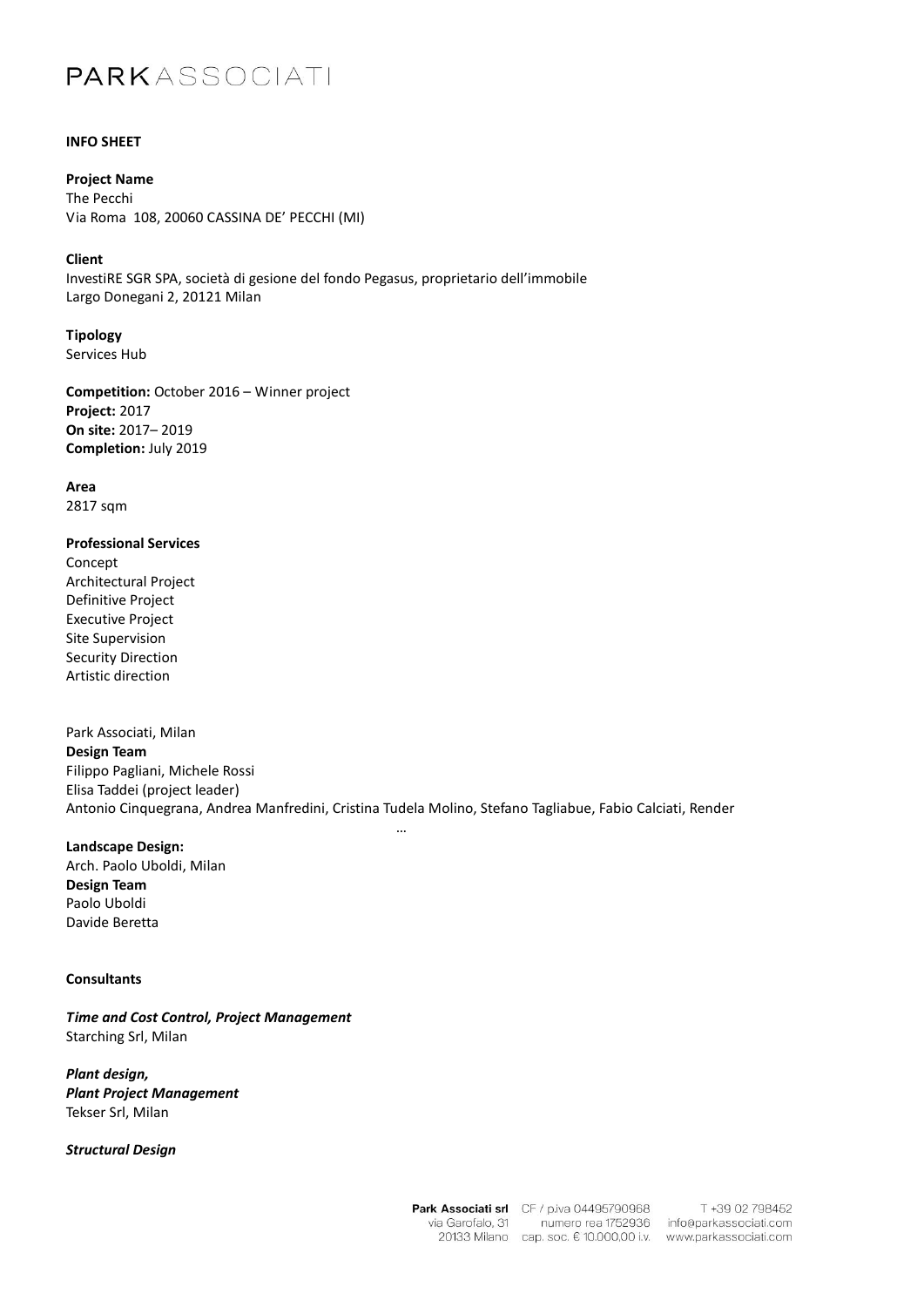# PARKASSOCIATI

## CeAS Centro di Analisi Strutturale Srl, Milan

*Survay* 3D EARTHSCAN, Lecco

*Fire Consultancy* Studio Sammarchi, Nova Milanese

*General Contractor* Oliva Costruzioni e Servizi Srl, Milano

*Façades and Skylight* Peloso Infissi snc, San Martino Buonalbergo VR

*Construction Company tenant* Milano Costruzioni Srl, Milano

*Electrical plants tenant* Enrico Costruzioni SpA, Milano

## **Suppliers**

*Façade systems* Schüco Italia, Padova

*Glass* Guardian Industries Europe, Milano

*Scenic staircase covering* MABELE by MA-BO Srl, Torino

*Reception counter* Status Contract Interior Design and Furniture, Nova Milanese

*Canteen counter* PFZ Arredamenti, Sulbiate MB

# *Internal glazed walls*

Peloso Infissi snc, San Martino Buonalbergo VR Mascagni, Roma

*Dry walls* Siniat SpA, Vellezzo Bellini PV

*Gres floor and wall covernings* Marazzi, Sassuolo MO

*Gym Floor* Tarkett sports Italy, Narni TR

*Vinyl Floor* Ecocontract, Milano

## *Internal Curtains*

Park Associati srl CF / p.iva 04495790968 numero rea 1752936 via Garofalo, 31 20133 Milano cap. soc. € 10.000,00 i.v.

T +39 02 798452 info@parkassociati.com www.parkassociati.com